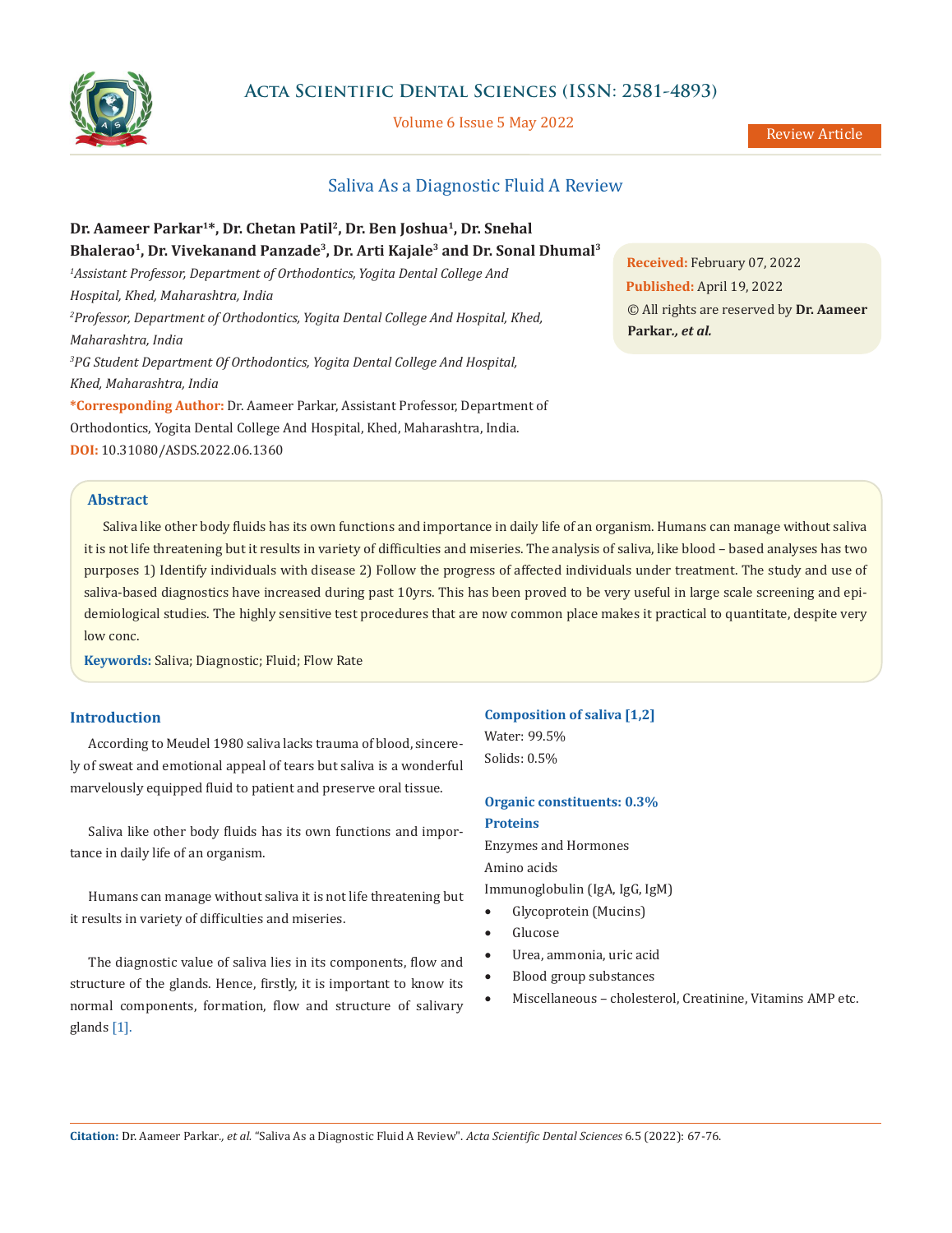### **Inorganic Constituents: 0.2%**

- • Sodium,
- Potassium
- **Thiocynate**
- **Calcium**
- Phosphate
- **Chloride**
- **Fluoride**

## **Cellular constituents**

Yeast cells, bacteria, protozoa, polymorphonuclear leucocytes desquamated epithelial cells etc.

## **Gases**

Oxygen - 1ml/100ml Nitrogen: 2.5 ml  $CO_2$ : 50 ml

# **Factors influencing the composition of saliva [1-3] Flow rate**

- Increase in flow rate with increase in concentration of total protein, amylase, sodium and bicarbonates.
- Decrease in flow rate with decrease in concentration of phosphate, urea amino acids, uric acid, ammonia serum albumin magnesium
- Increase in flow rate with decrease in concentration of chloride calcium protein.
- • No change in flow rate with concentration of substances like potassium and possibly fluoride.

### **Differential gland contribution**

The concentration of substance is different in different glands change in concentration of particular constituents in mixed saliva will stimulate the particular gland to secrete more Ex: Even increase in Ca concentration particular gland the concentration of Ca in mixed saliva is reduced due to higher portion of parotid saliva in mixed secretion.

### **Circadian rhythm**

Rhythmic variations in concentration of many constituents are seen Ex. Calcium and phosphate levels are low in early morning.

This intern causes variation in flow rate.

### **Duration of stimulus**

At a constant rate of flow, the composition may vary with duration of stimulus.

## **Nature of stimulus**

If the flow rate is held constant, salt stimulates a higher protein content sugar stimuli give rise to high amylase content in saliva.

### **Diet**

- High protein diet increases the salivary urea levels.
- Fluoride in saliva increases transiently after a dose of fluoride.

# **Major salivary glands [3]**

### **Parotid gland**

The parotid gland is the largest of the salivary glands and is composed almost entirely of serous acini. It is situated below the external auditory meatus and lies in a deep hollow behind the ramus of the mandible and in front of the sternocleidomastoid.

### **Shape and lobes of the gland**

As seen from the superficial surface, the parotid gland is roughly wedge-shaped, with its base above and its apex behind the angle of the mandible. If cut across in a horizontal plane, it would also be found to be wedge - shaped, with its base in the lateral position and its apex against the pharyngeal wall.

During development, the parotid gland covers the lateral surface of the facial nerve. As development proceeds, the deep part of the gland extends medially between the branches of the facial nerve. In the fully formed gland, the facial nerve may be said to divide the parotid gland into superficial and deep parts, or lobes.

The superior margin of the gland extends upward behind the temporomandibular joint into the posterior part of the mandibular fossa. This part of the gland is called the glenoid process.

The anterior margin of the gland extends forward superficial to the masseter muscle to form the facial process. A small part of the facial process may be separate from the main gland and is called the accessory part of the gland.

The deep part of the gland may extend forward between the medial pterygoid muscle and the ramus of the mandibule to form the pterygoid process.

68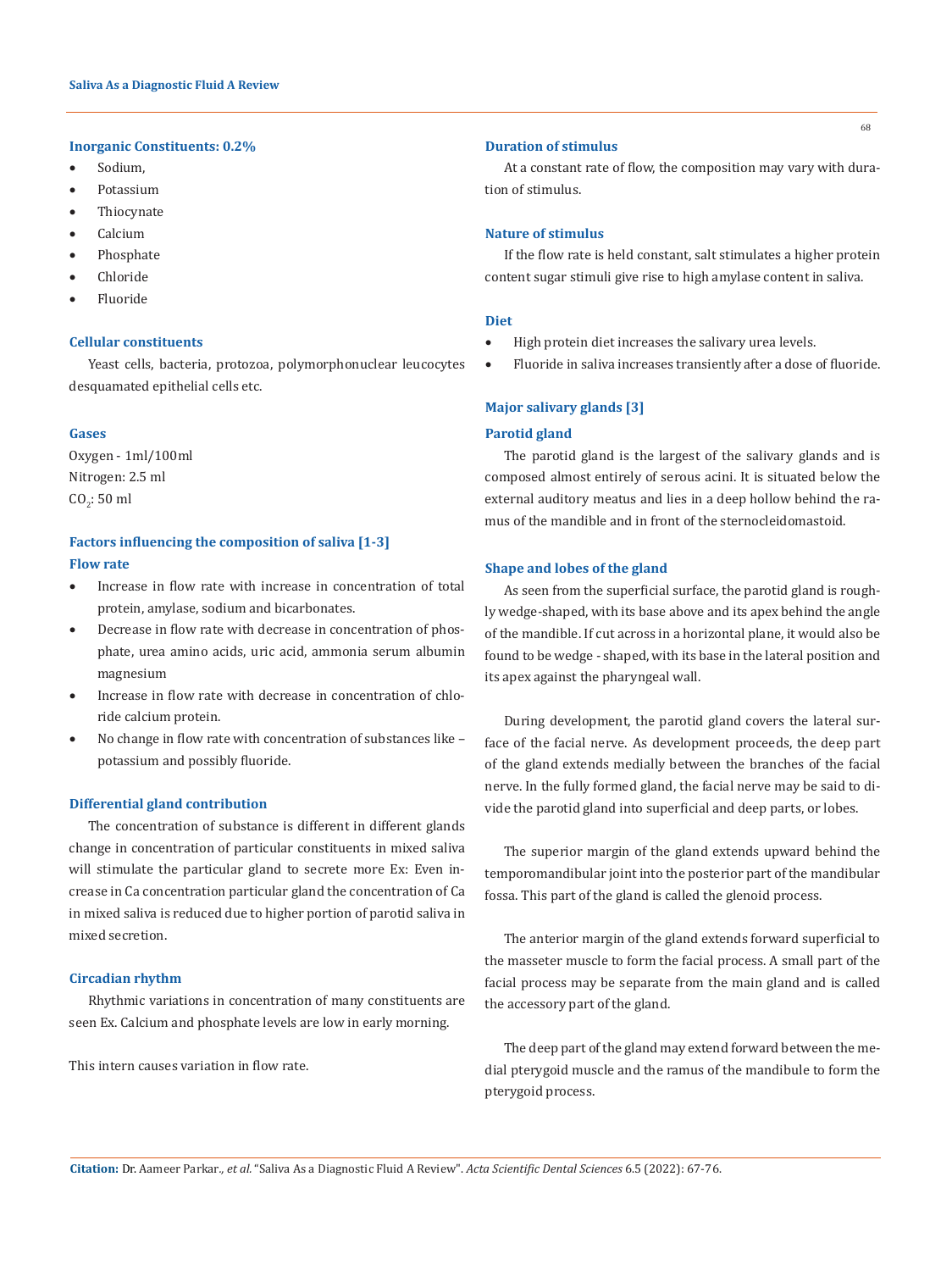### **Submandibular gland**

The submandibular gland is a large salivary gland and is composed of a mixture of serous and mucous acini, the former predominating. It lies partly under cover of the body of the mandible and is made up of a large superficial part and a small deep part, which are continuous witheach other around the posterior border of the mylohyoid muscle.

The superficial part of the gland lies in the digastric triangle, reaching upward under vover of the body of the mandible. Posteriorly, it is separated from the parotid gland by the stylomandibular ligament.

### **Sublingual gland**

The sublingual gland is the smallest of the three main salivary glands. It lies beneath the mucous membrane of the floor of the mouth, close to the midline. It contains both serous and mucous acini, the latter predominating.

### **Structure and function of salivary gland cells :**

The terminal secretary units are composed of serous, mucous and myoepithelial cells arranged into acini/secretary tubules. The secretions of these units are collected by the intercalated ducts.

### **Serous cells**

It is specialized for the synthesis storage and secretion of proteins. The typical serous cell is pyramidal in shape, with its broad base resting as a thin basal lamina and its narrow apex bordering on the lumen. The spherical nucleus is located in the basal region of the cell occasionally binucleated cells are observed. The most prominent feature of the serous cell is the accumation of secretory granules in apical cytoplasm.

### **Mucous cells**

Its structure differs from that of the serous cell. They have little/ no enzymatic activity and probably serve mainly for lubrication and protection of the oral tissues. The ratio of carbohydrate to protein is greater and larger amounts of sialic acid and occasionally sulfated sugar residues are present.

# **Myoepithelial cells:**

Myoepithelial cells are closely related to the secretory and intercolated duct cells. Lying between the basal lamina and the basal membranes of the parenchymal cells. Myoepithelial cells are difficult to identify in routine histologic preparations but their stellate shape can be observed in sections stained by immunofluorescent techniques or sp. Histol chemical techs.

# **Ducts**

The duct system of the salivary glands is formed by the confluence of small ducts into ones of progressively larger caliber. Within a lobule, the smallest ducts are the intercalated ducts, they are thin branching tubes of variable length that connect the terminal secretory ducts. In the interlobular connective tissue the ducts continue to join due another, increasing in size until the main excretory duct is formed.

## **Minor salivary glands**

The minor salivary glands are located beneath the epithelium in almost all parts of the oral cavity. These glands usually consist of several small groups of secreatory units opening via short duct in to the mouth they lack a distinct capsule. Instead mixing with the connective tissue of the submucosa or muscle fibers of the tongue/ cheek.

### **Labial and buccal glands**

- These are described as mixed consisting of mucous tubules with serous dewilunes.
- • Ultra structural studies of labial glands have revealed the presence of mucous cells only.

### **Glossopalatine glands**

These are pure mucous glands. They are principally localized to the region of isthmus in the glossopalatine fold but many extend from the post extension of the sublingual gland to the gland of the soft palate.

## **Palatine glands**

These are also pure mucous variety present in posterolateral region of the hand palate and in submucosa of the soft palate and uvula. The opening of the ducts on the palatal mucosa are often large and easily recognizable.

### **Lingual glands**

Glands of tongue can be divided into several groups 1) the anterior lingual glands (glands of blandin and nohn) are located near the apex of the tongue. These ducts open on the ventral surface of the tongue near the lingual frenum.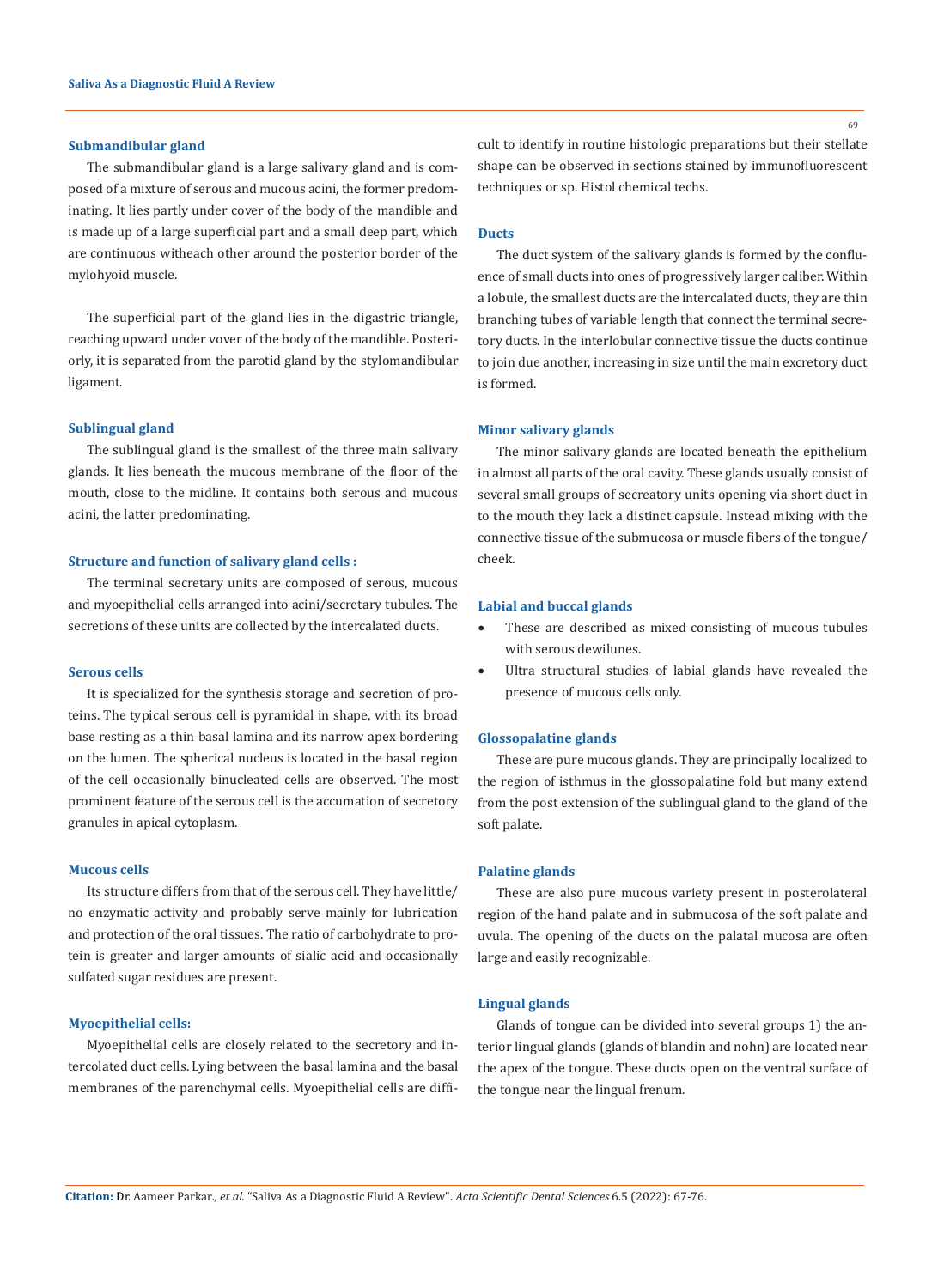The posterior lingual glands are located lateral and posterior to the vallate papillae and in association with lingual tounsil. These post. lingual glands (van Ebner's glands) ducts open into the trough of the uallate papillae and at the rudimentary foliate papillae on the sides of the tongue.

Of all the minor salivary glands, the posterior lingual serous glands are among the most interesting. Classically their secretions have been described as serving to wash out the trough of the papilla and ready the taste receptors for a new stimulus.

Recent studies suggested that these glands have significant protective and digestive function.

### **Formation of saliva [4]**

### **Saliva is formed in two stages**

The pri. Secretion occurs in the acini, then modified as it passes through the ducts.

The pri. Secretion is formed activity by movement of sodium and chloride ions into the lumen, this great an osmotic gradient which leads to passive movement of water.

Other acinar components are added here before the fluid enters the duct, where sodium ions are actively reabsorbed and potassium and bicarbonate ions are secreted.

The macromolecular components like amylase, mucous glycoprotein etc. are formed in acinar cell endoplasmic reticulum processed into secretory vesicles in the Golgi apparatus and are exported from cell by exocytosis.

# **Functions of saliva [1,4]**

## **Digestive function**

Salivary amylase a major component of parotid secretion and submandibular secretion initiates the digestion of cooked starch.

Salivary lipase secreted bilingual serous glands initiates digestion of fat.

## **Lubrication**

Saliva mucous glycoprotein which helps in mastication bolus formation, swallowing and speech.

## **Maintenance of mucous membrane integrity**

Mucins control the permeability of mucosal surfaces and it limits the penetration of variety of potential irritants and toxin of food, beverages tobacco and other sources.

### **Soft tissue repair**

The nerve growth factor and epidermal growth factor in submandibular saliva may accelerate wound healing.

## **Maintenance of ecological balance**

## **Debridement**

The flow of saliva augmented by muscular activity of lips and tongue to remove large no. of harmful bacteria from teeth and mucosal surface.

### **Aggregation**

Mucins function by clumping or aggregating bacteria causes loss of adherence to hard and soft tissue and are expectorated or swallowed.

### **Direct Antibacterial**

Enzymes like lysozmes, histidine etc antibodies has antibacterial action

## **Maintenance of pH**

Bicarbonate, phosphate and histidine rich peptides act as buffers and maintain neural pH.

#### **Maintenance of tooth integrity**

- • Tooth immediately after eruption interacts with saliva provides a post eruptive maturation via diffusion of ions such as calcium phosphorus, magnesium fluoride increases surface hardness decreases permeability and shows increase resistance to caries.
- It provides protective barrier and lubricating film against were, and diffusion barrier against acid.

## **Water balance**

Maintain levels of hydration thirst and need for fluids usually signaled by a dry mouth.

#### **Methods for collection of human saliva [5]**

#### **Whole saliva**

- The fluid most frequently employed for salivary diagnostic purpose is expectorated whole saliva.
- • It includes secretions of major salivary glands + secretion of minor salivary glands + GCF + exfoliated cells.
- Whole saliva requires centrifugation to provide clear sample but some times bacteria or cells have diagnostic value.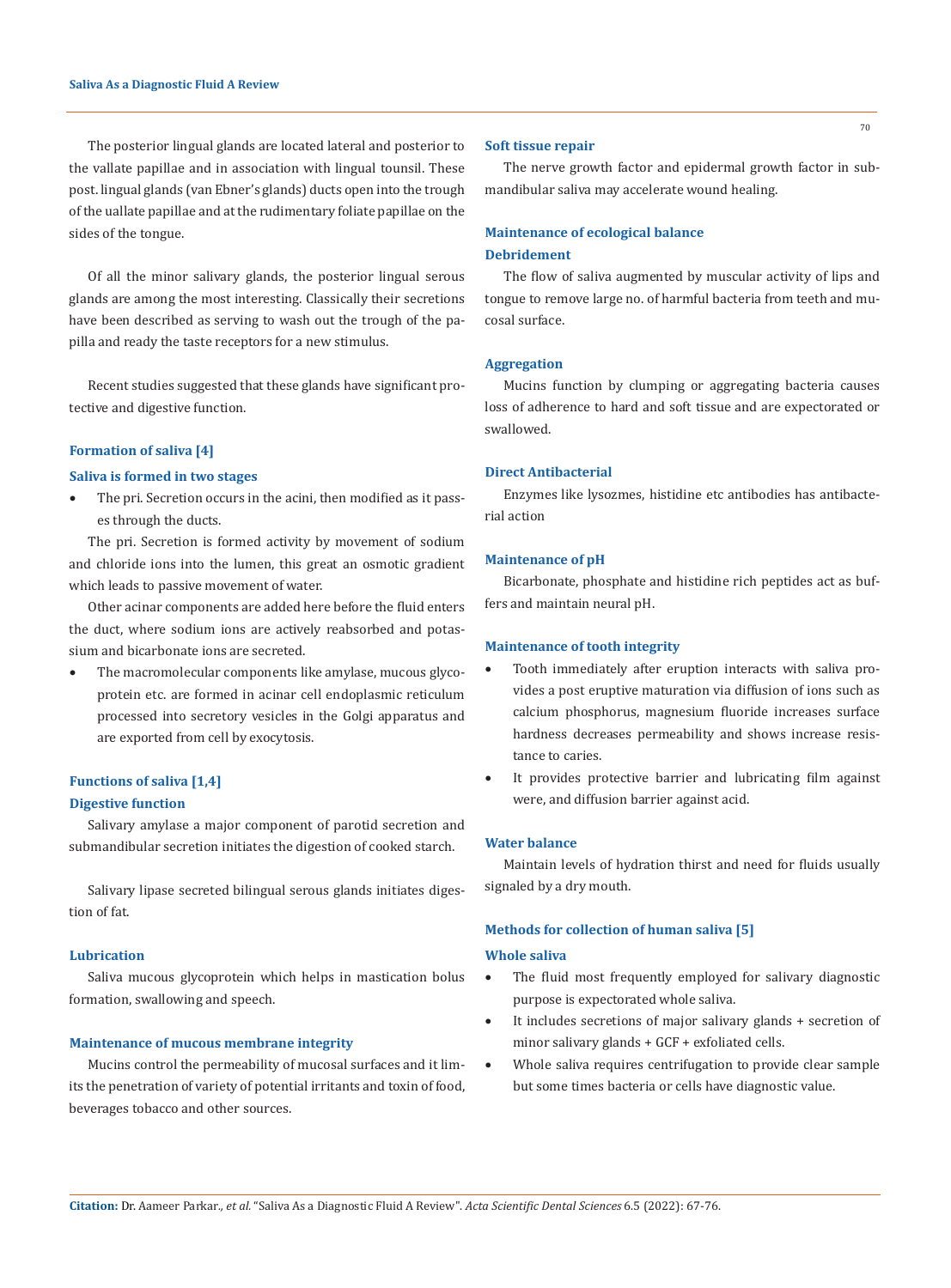### **Parotid gland**

Collected readily by duct by canulating directly with polythene tubing or by lashley cannula

### **Larhley cannula (Carlson – Crittenden Cannula)**

It consists 2 concentric rings of metal or plastic attached to a disc about ½ an inch diameter. Tubes are inserted.

- So that the outer space between the 2 rings may be evaluated
- From the inner space which is placed over the parotid duct to lead the saliva away into a receptacle placed outside the mouth.
- Cups made from Perspex, aluminium other material
- The cup is held against the check by applying suction to outer wall through a small syringe which can be conveniently placed in a top pocket or attached by adhesive tape to a collar.

## **Curby cup (1953)**

It is a modification of lashley cannula, whose  $3<sup>rd</sup>$  tube through which air bubbles can be released from the control chamber of suction of air from the outer space is affected by a rubber pipette.

### **Submandibular and sublingual saliva**

For collection of saliva from submandibular and sublingual glands by schneyer's apparatus (1955)

- • It consists of an acrylic appliance with 3 chambers. The central one is connected to the duct of submandibular gland
- Two lateral ones covers the numerous ducts of sublingual gland. Polythene tubing leads the secretion to collecting vessels outside the mouth.

### **Minor salivary gland secretions**

Using micropipette

- The un stimulated whole saliva: Can be collected by allowing saliva to drip from the lower lip into a funnel and then into a graduated tube.
- **Stimulated whole saliva:** by the subject is allowed to chew on some inert material such as paraffin wax or on rubber band.

### **Saliva as a diagnostic fluid**

The analysis of saliva, like blood – based analyses has two purposes

- Identify individuals with disease
- Follow the progress of affected individuals under treatment

It consists of 5 basic levels of analysis at which the effectiveness of any diagnostic test should be evaluated

- The analytic (precision and accuracy)
- Diagnostic (sensitivity and specificity)
- Patient outcome efficacy (medical decision making)
- Operational (predictive value and efficiency) b
- • Cost/benefit

# **Autoimmune disorders [6-8] Sjogren's syndrome**

Is a chronic, autoimmune disorder described as a triad consisting of keratoconjunctivitis sicca, Xerostomia and Rheumatoid arthritis.

Pri S.S. (Sicca complex) = Dry eyes + Dry mouth

Sec S S = Systemic lupus erythematosis, polyarthritis nodosa, polymyositis or sclerodermas and Rheumatoid arthritis.

Bartram and Halber (1964) Meeswan., *et al*. (1967), Anderson., *et al*. 1973 found increased levels of β2 – microglobulin and IgG, IgM or IgA autoantibodies to salivary duct antigens with sjogrens syndrome

Stuchell RN, Mandel ID and Baurnash (1983) performed sialometry and compared concentration of electrolytes urea and various proteins.

## **Results**

- There was a reduced flow rate, increased Na and Cl and reduced phosphate level compared to normal controls.
- Significant increase in IgA, IgG and lactoferrin was seen
- Albumin concentration was also elevated compared to normal.
- • Total protein and amylase were not significantly different but amylase level was low in low flow rate subgroup maybe due to acinar damage in low flow rate group.

### **Salivary antibodies to gliadin in celiac disease:**

Celiac disease is a form of malabsorption characterized by diarrhea weight loss abdominal distension, anemia and in children shunted growth.

This condition is thought to be due to intolerance to the gliadin fraction of dietary gluten found in wheat and rye flour.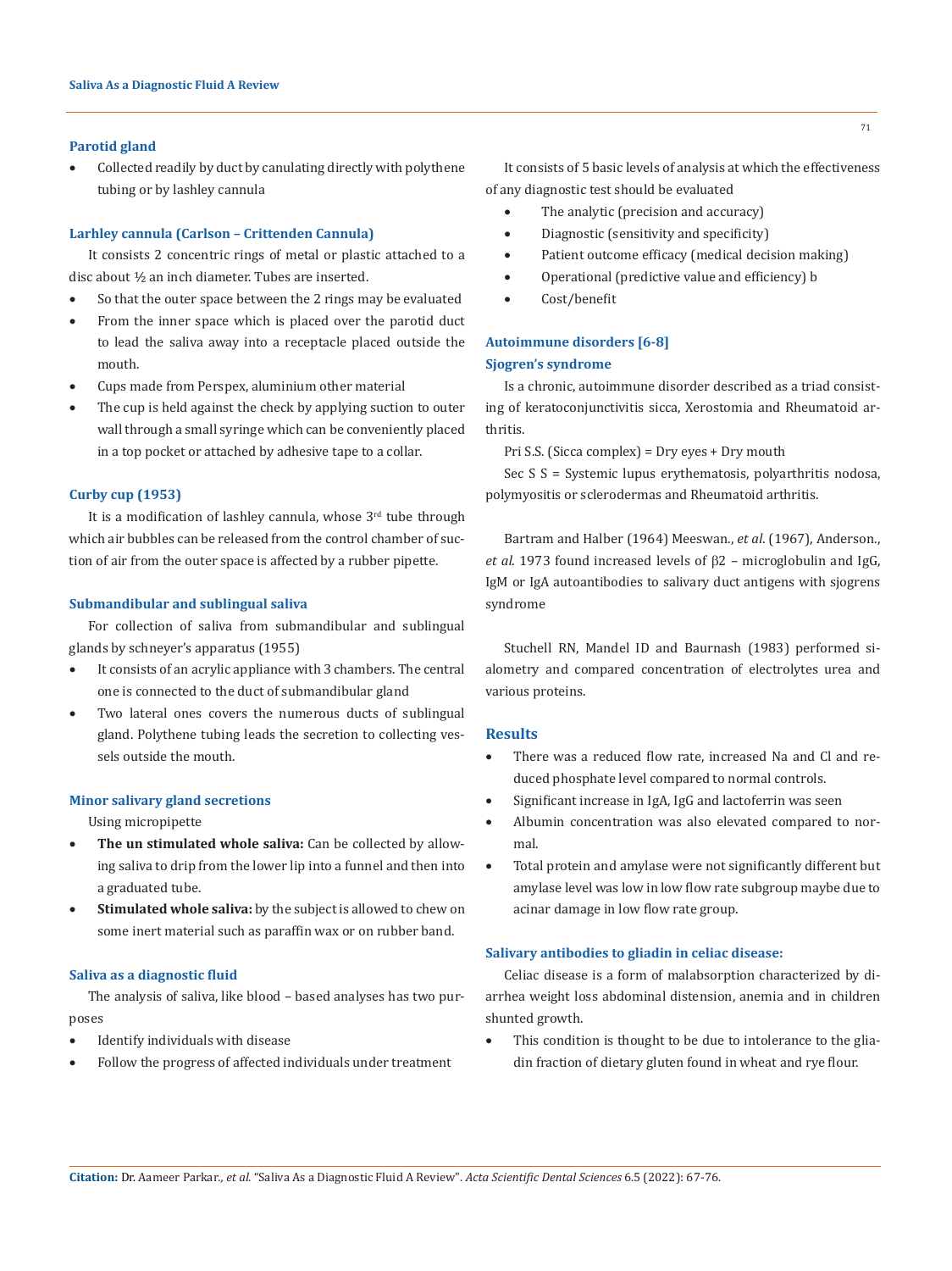- Antibodies to what gliadin in found in saliva, serum and in intestinal secretions.
- Al Bayaty., *et al*. 1989 has reported that increase in IgA antibody levels to both crude gliadin and  $\alpha$ - gliadin in compared to controls.

# **Salivary immunoglobulins in Asthma childrens**

Allergic asthma is associated with IgE antibody response to various allergens. Tula Hyyppa (1980) reported IgE levels were increased to significant levels in asthmatic childrens when compared to normal.

### **Systemic lupus erythematosus**

• It is an autoimmune disease characterized by multi systemic involvement.

# **Clinical feature**

- Earliest manifestations involve joints, fever and skin lesions cardiovascular and central nervous system lesions
- • SLE is frequently the collagen disease in sec sjogrens syndrome
- Hannah Bin Aryeh., et al. (1993) reported increase in salivary composition and flow rate compared to normal people.

They have also reported elevation in saliva sodium Mg concentration. IgM, IgA conc also elevated and IgG levels show no difference from controls

# **Granulomatous conditions:**

## **Crohn's disease**

- • Crohn's disease is a granulomatous inflammatory condition affecting parts of gastrointestinal track continuously from mouth to anus.
- Its peak incidence is in young adults.

Studies of salivary changes in Crohn's disease have conflicting reports. Basu, Asquith, Thompson and Cooke (1975) reported reduced levels of IgA.

Croma - Bohbouth., *et al*. 1984 reported increased levels in saliva, which did not reflect the disease activity.

## **Cardiovascular disease**

Determination of total serum amylase and salivary amylase activity have been made before and 6hr after cardiovascular surgery.

If salivary amylase levels were low in preoperative patients with ruptured aortic aneurysm there was an associated increase in mortality (Adam., *et al*. 99).

Needs further research to determine their clinical utility.

# **Endocrinology**

# **Diabetes mellitus**

Marder, Abelson, Mandel (1975) reported that flow rates did not differ significantly with that of controls but the calcium ion content and salivary IgG levels were increased.

Tenovuo., *et al*. (1986) reported increased levels of IgA and salivary peroxidase compared to normal controls.

Thorstensson., *et al*. (1989) showed increased salivary glucose compared to non-diabetics.

Yavuzylmez., *et al*. (1996) reported increase in mean level of salivary potassium, salivary total protein and amylase in diabetic patients.

## **Aldosteronism**

Lauler, Hickler and Thorn in 1962 reported that the salivary Na/K conc ratio is decreased in aldosteronism seen in the range of 0.21 and 0.60 and normal range being 0.61 to 3.37.

## **Hormone monitoring**

Saliva levels of steroid hormones reflect the free and thus active, level of these hormones while most blood measurements reflect the total level i.e., for both free and bound.

All steroids of diagnostic significance in routine clinical endocrinology can be measured in saliva.

Hormones whose salivary levels reflect serum levels are

Cartisol:17 estradiol

Aldosterone: Estriol

Dehydroepiandrosterone: Insulin

Testosterone: Melatoxin

Progesterone

Salivary progesterone is being used for

• Assessing the functional capacity of carpus leuteum in both normal women and those with defects in the hypothalamic pituitary ovarian axis.

72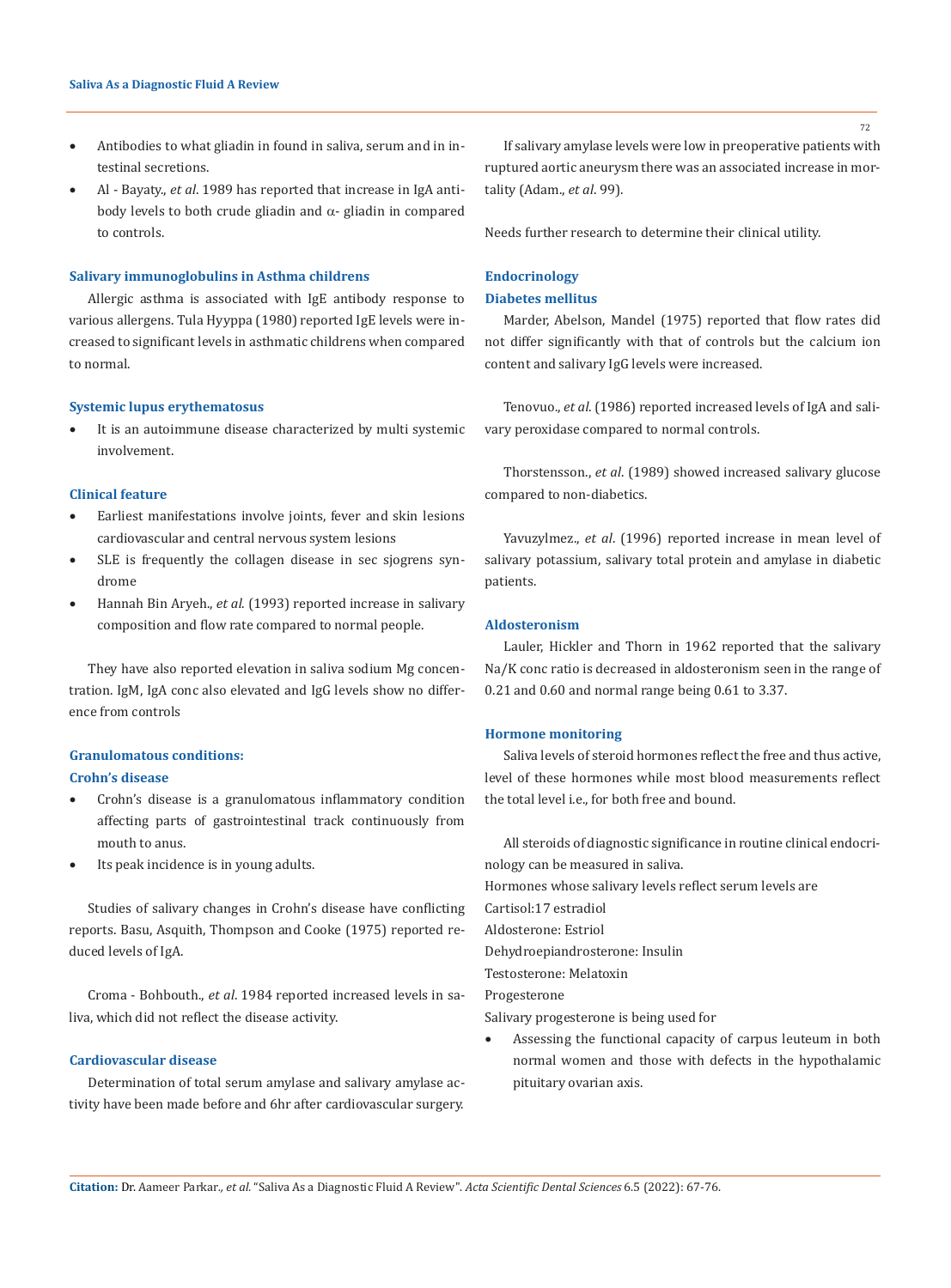- Studies of sub fertile women
- Studies of pregnant women
- Examining the effect of contraceptive steroids on ovarian activity
- Assessing hormonal changes during adolescence.

Some investigators have found that salivary cartisol is a better measure of adrenal cortical function than serum cartisol especially in children.

### **Saliva as a preterm labour predictor**

Preterm delivery is a main cause of neonatal morbidity and mortality. The mechanism for which is not known.

Darne., *et al*. reported that the saliva oestriol to progesterone ratio was greater than one for preterm labour with intact membrane and it was less than 1 for preterm labour after prolonged rupture membrane.

- The preterm labour without prior rupture of memb. is preceded by rise in saliva oestriol to progesterone ratio.
- So it may be possible to use this ratio to predict preterm labour.
- The increase in oestirol in late pregnancy may be due to increased fetal adrenal activity.

# **Infectious diseases [9]**

## **Bacterial**

# **Dental caries and gingivitis**

Saliva based diagnosis are useful in identifying the bacteria most frequently associated with dental caries are streptococcus mutans and lactobacillus acidophilus and tests have been developed to conveniently measure porphymonous gingivilis which is associated with pdl diseases.

Though the saliva based diagnostics appear to be feasible the larmas in 1993 criticized on the following grounds.

- • Both Dental caries and gingivitis have not been found always with specific disease. They may be outcome of many individual microbial species or outcome of combination of species.
- Quantification of disease is not possible.
- Cannot differentiate the active and inactive phases of progression of disease.

## **Periodontitis**

Specific oral metabolites like ammonia and urea formed by putrefactive action of microorganisms on protein content of saliva may suggest possible diagnostic and etiologic factor of periodontitis.

Berg, Burrill and forbick 1947 showed the purification is more rapid in patients with severe periodontal disease than in healthy subjects.

It is also found that aromatic nitrogen containing compounds like pyridine and picohines are found in subjects with moderate to severe periodontitis, which could be related to disease process (Kostele, pretic 1979).

### **Recurrent aphtous stomatitis**

Stress has been postulated as a precipitating factor in recurrent ophtous stomatitis.

Mc Cartan, Lamcy, Wallace (1996) suggested that there is on elevated levels of salivary cortisol in patients with recurrent ophtous stomatitis compared to normal subjects.

### **Whooping cough**

Culture of bordetella pertussis is common method used for diagnosis of whooping cough. Though it is highly specific, it is time consuming hence rapid diagnostic method like IgA to B-pertussis in saliva has been used.

### **Peptic ulcer**

- Helicobacter pylori are the critical pathogen associated with peptic ulcer.
- Nested polymerized chain reaction assay is available to detect H. Pylori DNA in saliva in patients useful in diagnosis of peptic ulcer (Jing., *et al*. 1998).

## **Viral infections**

## **HIV**

The numerous studies have showed the presence of antibodies to HIV-I in oral fluids of seropositive individuals.

The collecting device consists of specially treated cotton pad attached to nylon stick and vial contains preservative solu.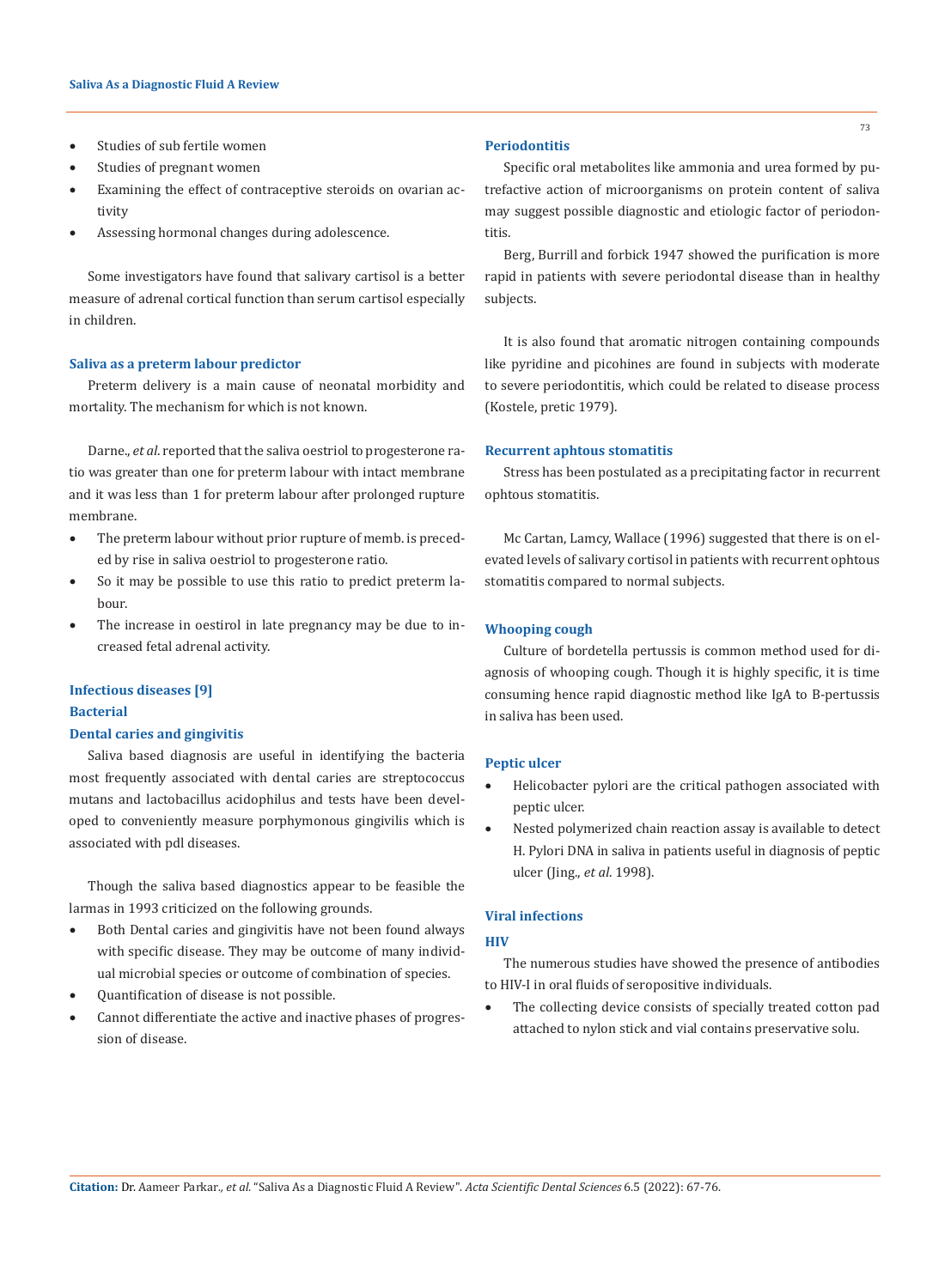- After collection of GCF and mucosal transudate, the pad is stored in vial of antimicrobial preservative solu and sent to lab for testing.
- The testing done with an ELISA and conformed by western blot assay specifically designed for use with oral fluid.
- This helps in early identification, early treatment and prevention of disease transmission.

#### **Hepatitis**

- • Hepatitis virus is seen in many body secretions including saliva
- Health cote, comeron and Dane (1974) studied hepatitis B antigen in saliva and semen by sensitive radio immunoassay, though it was in minute quantity in saliva compared to serum.

#### **Mumps measles and Rubella**

The viruses can be isolated from saliva. The diagnosis of mumps measles and rubella can be diagnosed by testing for virus specific antibodies IgG, IgM.

## **Fungal diseases**

## **Chronic mucocutaneous candidosis**

Study done by Wilton and Ivanyi 1972 said that, salivary IgA antibodies to Candida are often reduced in severe grades of chronic mucocutaneous candidosis.

## **Nephrology**

### **Chronic renal failure**

- Chronic renal failure may result from gradual decrease in total number of functioning nephrons.
- In patients with CRF increase in saliva urea, creatinine is found.

### **Oncology**

Because of anatomical proximity of saliva to both premalignant and malignant oral neoplasms, saliva is ideal for screening these lesions.

- Tavassoli., et al. 1998 have found that elevated salivary antibodies to p53 were found among the patients with oral carcinomas.
- Saliva tests like conc. of protein in conjunction with imaging may increase the overall diagnostic value in cancer and also reduce the number of false +ve and –ve diagnosis associated with imaging (Kerlikowske., *et al*. 1995)
- Higher levels of kallikrein in patients with diagnosed with malignant tumors compared with those individuals with benign tumors or healthy individuals. But the diagnostic values yet to be determined.
- Di-xia, Schwartz and Fan Qin (1990) found saliva contained CA125, a glycoprotein complex used as marker in ovarian cancer. CA125, conc. is significantly elevated in womens with ovarian cancer. Di-Xia., *et al*. also suggested in his study that, the salivary CA-125 assay had better diagnostic value than the comparable serum assay.
- Epidermal growth factor (EGF) conc. is elevated in saliva of women with pri. Brest cancer or recurrence of Brest cancer when compared to women without disease.

Novarro., *et al*. 1997 have stated that EGF is a potential malignancy indicator to be used in postoperative follow-up.

Streck Jus., *et al*. 2000 a showed elevated protein product of oncogene C-erbB-2 also known as HER-2/neu in womens with Brest cancer.

Their study also demonstrated that this salivary marker is reliable and may be used in patient postoperative follow-up.

Salivary sialic acid initially appeared promising as an air for detecting lung cancer. But this has not been substantiated (Koc., *et al*. 1996).

## **Drug monitoring [10]**

Currently, saliva can be used to detect or monitor catinine, cannebinoids, cocaine, phencyclidine, opioids, barbiturates, diazepines, amphetamines and ethanol (schramm., *et al*. 1992b, smolle., *et al*. 1999).

## **Digitalis toxicity**

Digitalis is one of the most widely used and valuable drug in clinical medicine. This drug is thought to be responsible for almost half the drug induced patient death.

Wotman, bigger, mandle and bartlestone 1971 demonstrated that, the salivary potassium and calcium conc. were significantly higher in patients of digitalis toxicity and this could be a reliable rapid and simple method of identifying the patients with digitalis toxicity.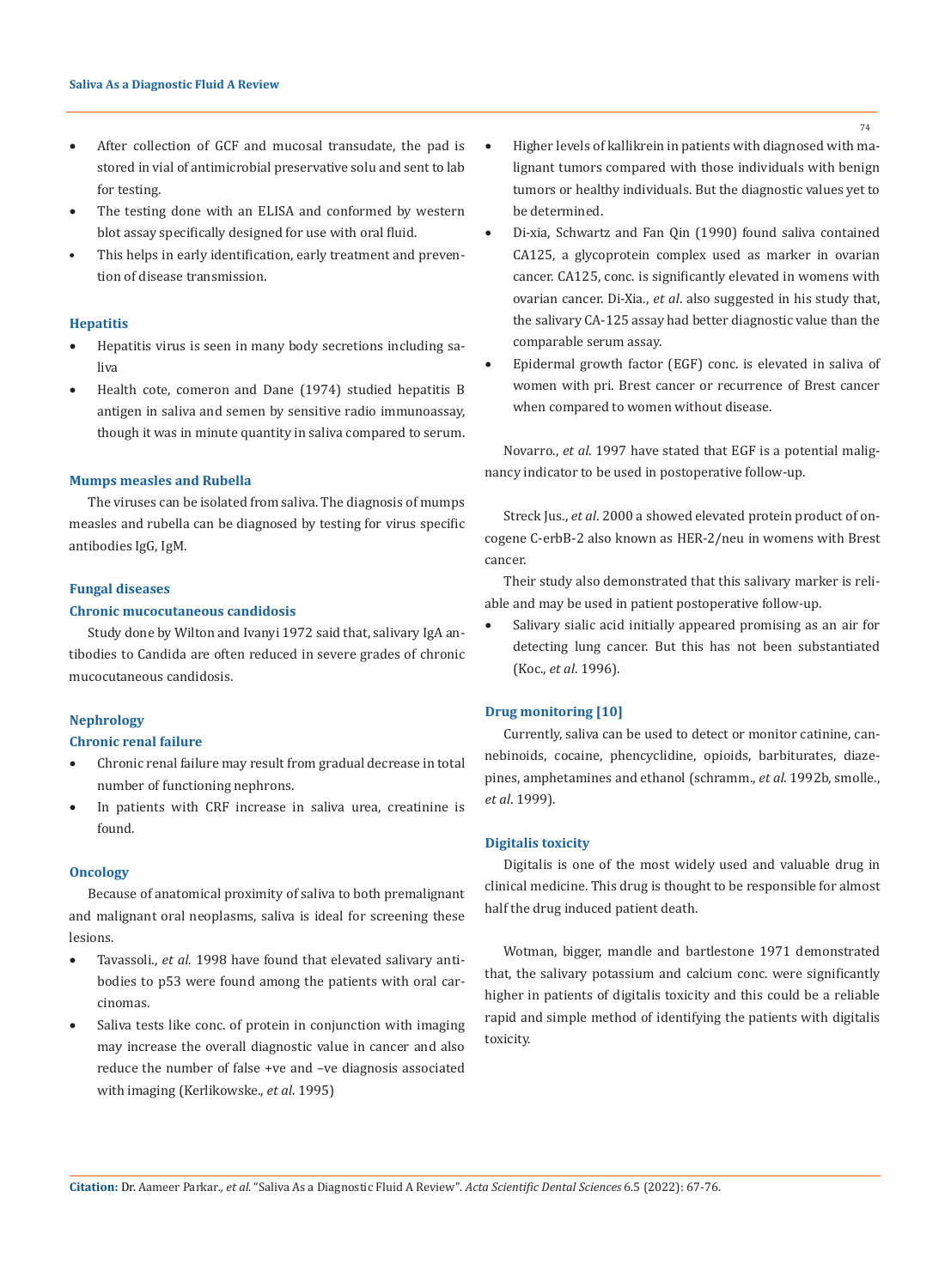# The potassium elevation could be due to intercellular potassium leaking into saliva due to  $\uparrow$  in permeability in either acinar or striated duct area of salivary gland due to effect of drug. (Watman *et al*. 1971).

### **Psychiatry**

- Saliva may also be useful in providing objective outcome measure during psychiatric therapy.
- Saliva is used to monitor therapeutic responses in the treatment of anxiety, post traumatic stress by measuring salivary levels of 3-methoxy-4-hydroxyphenylglycol (MHPG) (Yamada., *et al*. 1998).

### **Neurological disorders**

The chordatympani can be estimated from a measurement of pH of submandibular saliva.

- Saito., *et al.* 1978), showed that, submandibular salivary pH faithfully reflects the nerve activity of chordatympani and flow.
- The pH raises as the flow increases
- • ↑ pH good prognosis.

# **Miscellaneous**

# **Smoking**

Epidermal growth factor is a polypeptide secreted into saliva which stimulates epithelial proliferation, protects mucosa against acute injury and heals gastric and duodenal ulcer in both animal and humans.

Jones., *et al*. 1992 (concluded in their study that, secretion of EGF was reduced in smokers group compared to nonsmokers group.

# **Pernicious anaemia**

- It is a common megaloblastic anaemia due to deficiency of Vit  $B_{12}$ .
- In this type of anaemia, the blocking and binding to intrinsic factor found to be present in saliva and gastric juice (Carmel and Herbert 1967).

### **Cirrhosis of liver**

Abelson, mandel and karmol 1976, have found that the flow of parotid saliva is increased in alcoholic cirrhosis with  $\uparrow$  in conc. salivary potassium, calcium, total protein and amylase.

## **Cystic fibrosis**

Salivary gland affected by cystic fibrosis shows cystic and fibrotic changes, which has effect on salivary slow and composition.

- The salivary flow of saliva is decreased in patient with cystic fibrosis (Wiesmann, boat and paul 1972).
- Elevated levels of total protein, enzyme, calcium, phosphorous while sodium chloride and potassium levels will be within normal limit (chernick, W.S. Barbero and Parkins E.M (1961).
- The precipitate of calcium and glycoprotein combination, makes saliva turbid, in cystic fibrosis and makes collection of saliva difficult by capillary method, by increasing viscosity or decreasing the flow. This could also be used as a diagnostic aid.

# **Conclusion**

- The study and use of saliva-based diagnostics have increased during past 10yrs.
- • This has been proved to be very useful in large scale screening and epidemiological studies.
- The highly sensitive test procedures that are now common place makes it practical to quantitate, despite very low conc.

### **Despite its uses**

- Collection methods should be standardized.
- Cost effective manufacturing methods needs to be developed.
- Convince the medical insurance companies that, saliva based tests are highly accurate and cost effective.

## **Bibliography**

- 1. Robert M Bradley. "Essentials of Oral Physiology". 1st Edition. [Mosby \(1995\).](https://books.google.co.in/books/about/Essentials_of_Oral_Physiology.html?id=10FqAAAAMAAJ&redir_esc=y)
- 2. BKB Berkovitz., *et al*[. "Oral Anatomy, Histology and Embryol](https://www.abebooks.com/9780723431817/Oral-Anatomy-Histology-Embryology-3E-0723431817/plp)ogy". 3[rd Edition. Mosby.](https://www.abebooks.com/9780723431817/Oral-Anatomy-Histology-Embryology-3E-0723431817/plp)
- 3. [SN Bhaskar. "Orban's Oral histology and Embryology" 11](file:///C:/Users/DELL/Desktop/07-02-2022/PDF/ASDS/ASDS-22-RW-027/Orban’s%20Oral%20histology%20and%20Embryology)<sup>th</sup> Edi[tion. Harcourt Asia PTE Ltd. \(Mosby\).](file:///C:/Users/DELL/Desktop/07-02-2022/PDF/ASDS/ASDS-22-RW-027/Orban’s%20Oral%20histology%20and%20Embryology)
- 4. [AR Tencate. "Oral Histology, Development, Structure and](https://www.worldcat.org/title/oral-histology-development-structure-and-function/oclc/38937486)  Function". 5<sup>th</sup> Edition (1988).
- 5. JR Garett., *et al*[. "Glandular mechanism of salivary secretion".](https://www.karger.com/Book/Home/223347)  [10 Karger \(1998\).](https://www.karger.com/Book/Home/223347)
- 6. [Martin S. "Greenberg and Michael Glick. "Burket's Oral Medi](https://www.textbooks.com/Burkets-Oral-Medicine-Diagnosis-and-Treatment-10th-Edition/9781550091861/Martin-S-Greenberg-and-Michael-Glick.php)cine". 10<sup>th</sup> Edition. Elsevier India (2002).